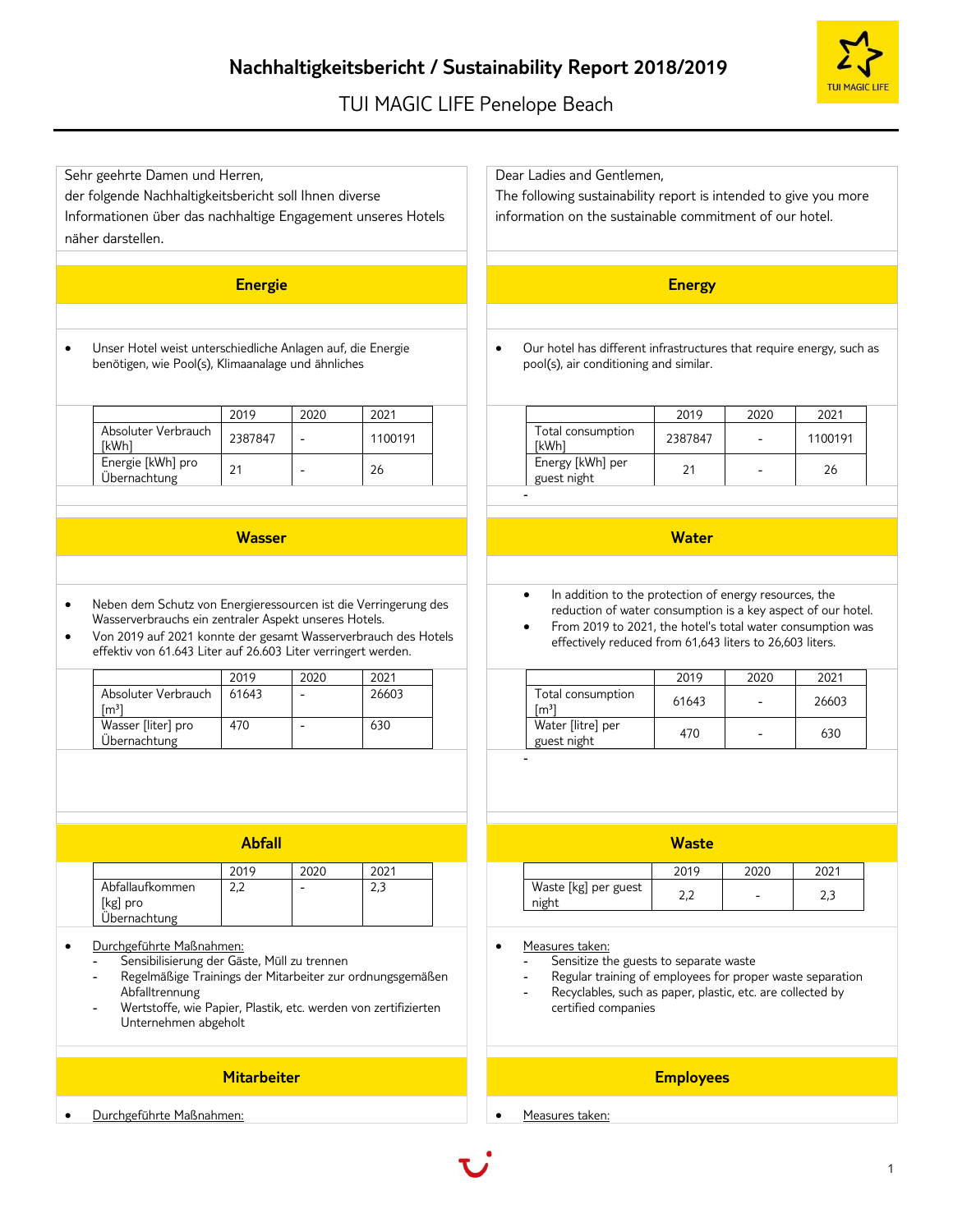# TUI MAGIC LIFE Penelope Beach

| Regelmäßige Trainings zu Umweltschutz, Nachhaltigkeit und<br>Compliance                                                                                                                                                                                                                                                                                                                                                                                                                 | Regular training on environmental protection, sustainability<br>and compliance.                                                                                                                                                                                                                                                                                                                                                                                               |
|-----------------------------------------------------------------------------------------------------------------------------------------------------------------------------------------------------------------------------------------------------------------------------------------------------------------------------------------------------------------------------------------------------------------------------------------------------------------------------------------|-------------------------------------------------------------------------------------------------------------------------------------------------------------------------------------------------------------------------------------------------------------------------------------------------------------------------------------------------------------------------------------------------------------------------------------------------------------------------------|
| <b>Einkauf</b>                                                                                                                                                                                                                                                                                                                                                                                                                                                                          | <b>Procurement</b>                                                                                                                                                                                                                                                                                                                                                                                                                                                            |
| Die Ziele einer verantwortungsvollen Beschaffung sind:<br>Verringerung der Umweltauswirkungen der eingekauften<br>Dienstleistungen und Produkte,<br>soziale Maßnahmen zu fördern<br>Erzielung von Budgeteffizienz durch Berücksichtigung aller<br>indirekten Kosten des Einkaufs (Gesamtkosten der Nutzung )<br>und mit dem ständigen Ziel der Bedarfsgerechtigkeit.<br>Durchgeführte Maßnahmen:<br>$\bullet$<br>Fokus auf nachhaltige und umweltfreundliche Produkte aus<br>der Region | The objectives of a responsible purchasing approach are:<br>Reduce the environmental impacts of purchased services and<br>products,<br>To encourage social actions<br>Achieve budget efficiency by taking into account all the indirect<br>costs of purchases (overall cost of use ) and with the<br>permanent objective of the just need.<br>Measures taken:<br>$\bullet$<br>Focus on sustainable and environmentally friendly products<br>$\blacksquare$<br>from the region |
| <b>Unsere Gäste</b>                                                                                                                                                                                                                                                                                                                                                                                                                                                                     | <b>Our guests</b>                                                                                                                                                                                                                                                                                                                                                                                                                                                             |
| Unsere Gäste sind immer eingeladen, an einigen unserer<br>$\bullet$<br>Umwelt- und Nachhaltigkeitsaktivitäten teilzunehmen, wie z.B.<br>Beach-Clean Ups, etc.<br>Informationen finden Sie an der Rezeption.<br>Wir kommunizieren unsere Aktivitäten vor Ort über<br>$\bullet$<br>verschiedene Kanäle, z.B. Broschüren, Aushänge etc.                                                                                                                                                    | Our guests are always invited to participate in some of our<br>$\bullet$<br>environmental and sustainability activities, such as Beach-Clean Ups,<br>etc. Notifications can be found in the reception.<br>We communicate our activities locally via different channels, e.g.<br>$\bullet$<br>brochures, notice-boards etc.                                                                                                                                                    |
| <b>Unser Engagement</b>                                                                                                                                                                                                                                                                                                                                                                                                                                                                 | <b>Our Engagement</b>                                                                                                                                                                                                                                                                                                                                                                                                                                                         |
| In Djerba unterstützen wir 3 Einrichtungen, die sich um Menschen mit<br>Behinderungen und besonderen Bedürfnissen kümmern. Mit Ihrer<br>Spende leisten Sie einen wichtigen Beitrag zur Unterstützung dieser<br>Einrichtungen.<br>1. AVST: Verein die Stimme der Gehörlosen in Tunesien<br>2. ATAS: Verein der Hilfe für Gehörlose www.atas.org.tn<br>3. UTAIM: Tunesischer Verband für geistig behinderte Menschen                                                                      | In Djerba we are supporting 3 institutions that are aimed at helping<br>people with disabilities and special needs. With your donation you will<br>make an important contribution to help those institutions.<br>1. AVST: Association the voice of deaf in Tunisia<br>2. ATAS: Association of Help for deaf www.atas.org.tn<br>3. UTAIM: Tunisian union for mental insufficient people                                                                                        |
| Zertifikate und Auszeichnungen                                                                                                                                                                                                                                                                                                                                                                                                                                                          | <b>Certificates and awards</b>                                                                                                                                                                                                                                                                                                                                                                                                                                                |
| ISO 14001-2015<br>Travelife                                                                                                                                                                                                                                                                                                                                                                                                                                                             | ISO 14001-2015<br>Travelife                                                                                                                                                                                                                                                                                                                                                                                                                                                   |
|                                                                                                                                                                                                                                                                                                                                                                                                                                                                                         | <b>Fotos / Pictures</b>                                                                                                                                                                                                                                                                                                                                                                                                                                                       |